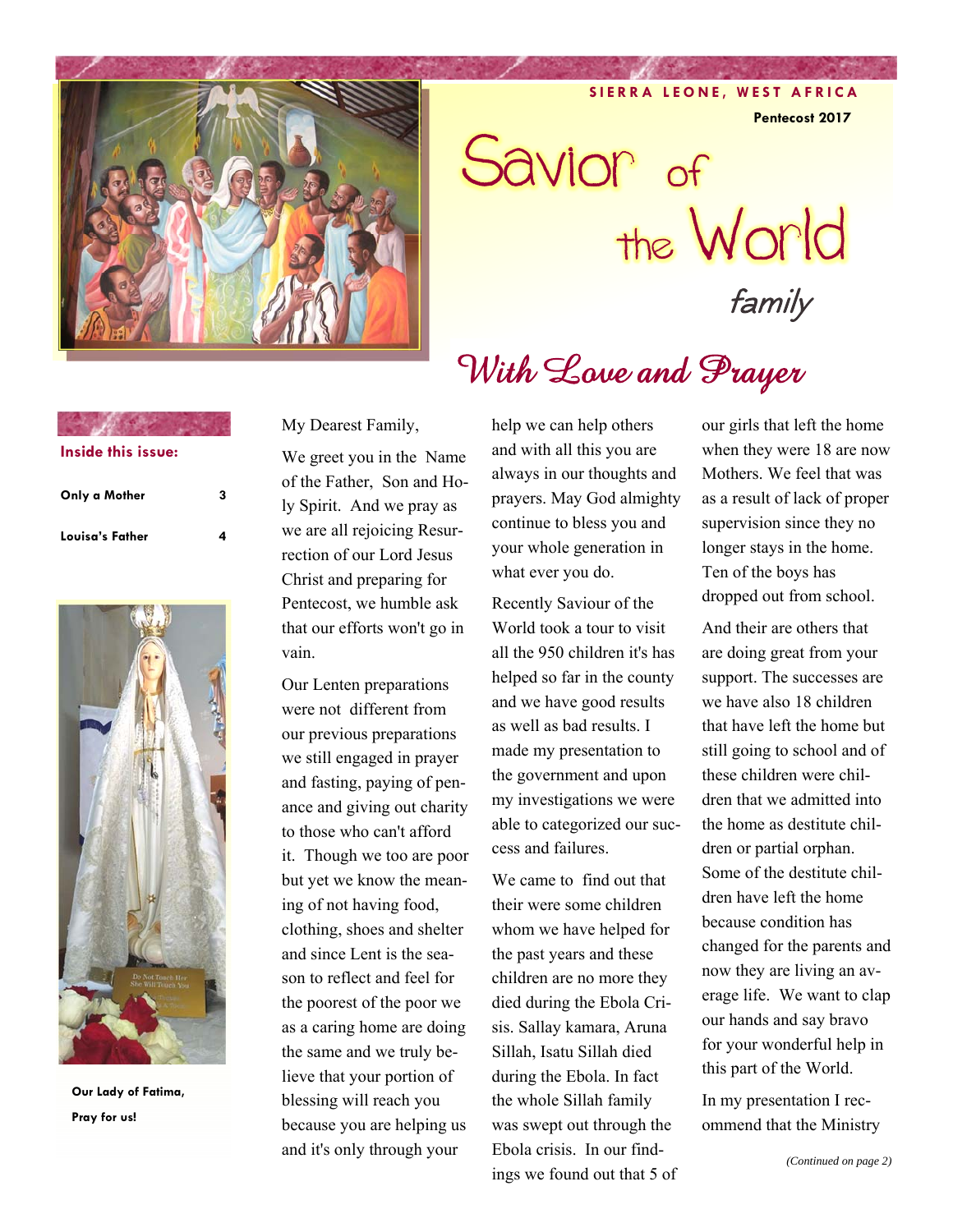

Page 2



**Noella** 

**We thank you very much for your help May God almighty continue to bless you and may we reap the blessings of Easter and may our Mother Mary continue to intercede for us Amen.** 



**Aminata** 

## With Love and Prayer

the World

Savior of

of social welfare should not just adopt a policy without proper scrutiny because their policies (the government/UNICEF rules have made it mandatory for the children to leave the home at 18, no matter if they have any place to go or if they have finished



 **Lansana** 

school.) have led to some of our children who left the home to become very vulnerable to bad influences. Next time the ministry of social Welfare should try to give exemption on what ever policies that they intend to implement because no matter the case the children are being cared for by sincere people who are working genuinely for the good of the children and saviour of the world is no exemption

I concluded by saying we

*(Continued from page 1)* as an organization will work and do our best to make sure that when children leave the home they will have either a package of care to start them off or if the children wants to continue school we will continue to take care of that child until he or she leaves school.

> Now their is an out break of Lassa fever in the country and it has spread in the three provinces in the country except Freetown that has not report a case of Lassa fever. Last month it was reported that in Kenema District an orphanage home recorded 10 children and one worker that catch the virus but six children survives while four died plus the worker. The report state that the children went on a field trip and while on the field trip they saw a strange rat and started to play with it they brought the rat home that how the virus start spreading. And as a result the Ministry of Children affairs thought it fit that homes should try to empower themselves on how to prevent such from happening. They also thought it fit that homes should

have disease control personnel that will work to prevent such casualties in the future and therefore homes should send representative to The Gambia for training. Three of us will be attending.

We thank you very much for your help May God almighty continue to bless you and may we reap the blessings of Lent and may our Mother Mary continue to intercede for us Amen.

Yours in Christ Louisa and Children



**Emma**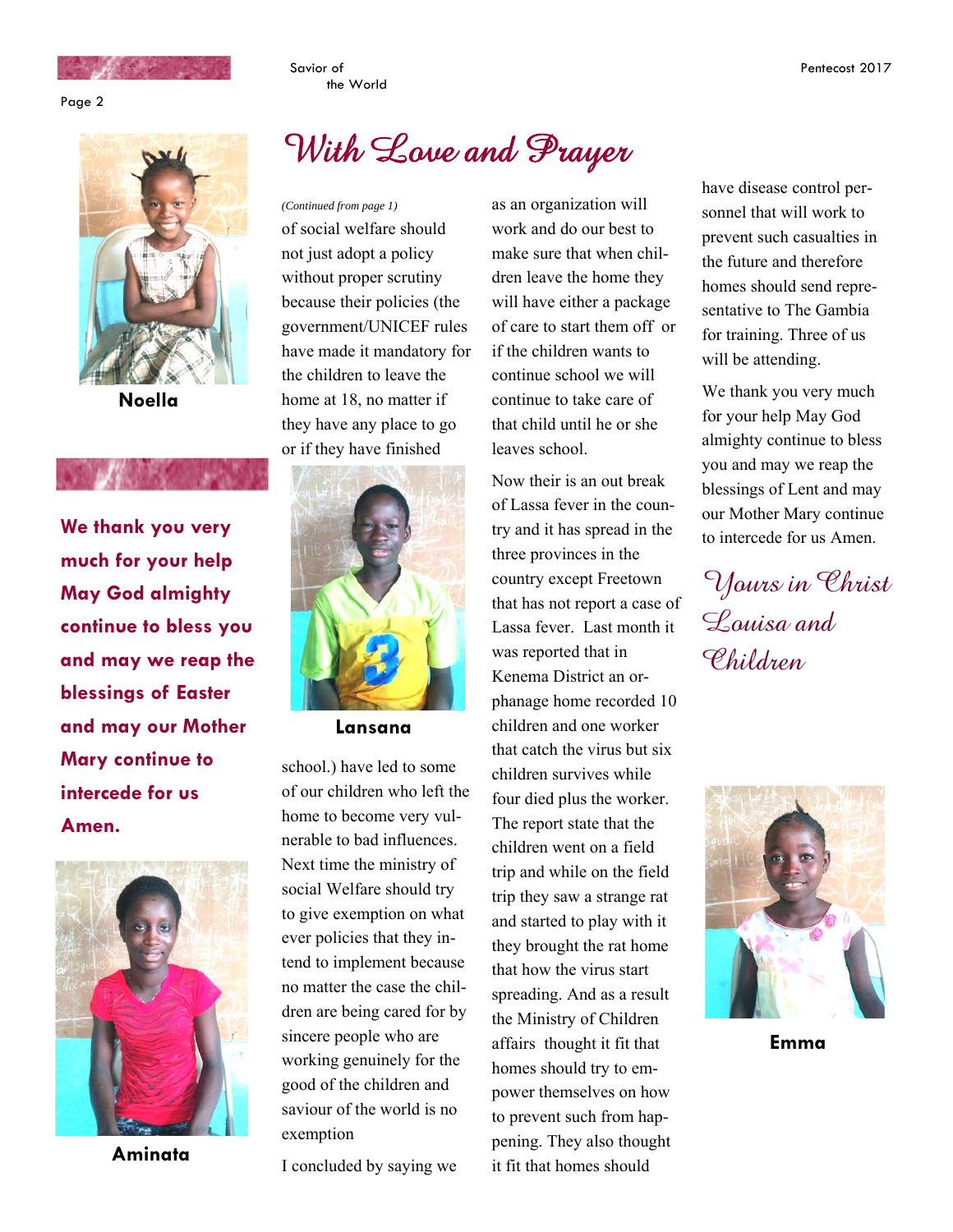Page 3

## **Only a Mother**

### *Dear Brothers and Sisters of the Savior of the World Family*,

May the Peace of our Lord Jesus be with you, now and always!

Dearest friends, during the Easter season we celebrate the Resurrection of Jesus Christ with the anticipation that one day, together with those whom we love, we will also rise up to a life and a joy that lasts forever. Do we really believe that our future career, our future destiny is to live eternally in joy, trust, friendship, and unmitigated love?

The fatigue and the stress of our lives here on earth, the days of sickness, the weeks of tension, the months and years of persisting resentments – a fatigue and a stress and a bitterness that for many seem relentless, neverending, almost overwhelming – may provoke a question, that grows into a doubt, mushrooms into a suspicion, and crystallizes into a hard and cold skepticism: I cannot and will not believe that a moment-tomoment joy, a moment-tomoment thrill of being with those I love and who love me, a moment-to-moment surge of feeling and emotion that blossoms forth into an eternal "thank you," a feeling that crystallizes into a conviction of a gratitude that lasts forever – I cannot and will not believe that this joy, this love, and this gratitude is real, that this is my future. And I am even hesitating to believe that this is the future of the ones who are close to me, of the ones I love most.

I can unwittingly begin to cultivate a callous, heavyhearted attitude about the future when I observe the teenagers, the adolescents and the young adults who live by my side. If I were to ask my teenager, my adolescent son, daughter, nephew, or niece, my young adult cousin, "What are you planning for your future career?," how many would actually respond, "I am planning to do whatever it takes, whatever is necessary to spend eternity with God, with the saints, and with all those whom I love who have died before me." How many would actually link their plans for the future with their eternal destiny? How many link their present and future plans to the God who gave them a mind and a heart so that they would be able to

make present and future plans?

A woman very close to me worked arduously for her family. She prepared every meal with affection and grace, chose which dishes to serve with thoughtfulness, seasoned the food with tender appreciation for the pleasure that chili peppers give to some and the pain that it gives to others… and she took care to sweeten the food in just the right measure so that all, especially her children, may eat it with delight. She chose her fruit juices and other liquids to drink with the will to give both health and happiness.

And when her husband would say to her, "Drink the daiquiri; drink the Bacardi; enjoy the champagne," she drank it joyfully, not because of the pleasure that the liquor might be giving her – she really did not like it – but because of the pleasure her husband was feeling when he was watching her sip her drink to the utter end.

This very beautiful woman lived zealously with the wholehearted conviction that her purpose in life was



**Junior K** 



**If I were to ask my teenager, my adolescent son, daughter, nephew, or niece, my young adult cousin, "What are you planning for your future career?" ...** 

**How many would actually link their plans for the future with their eternal destiny?**